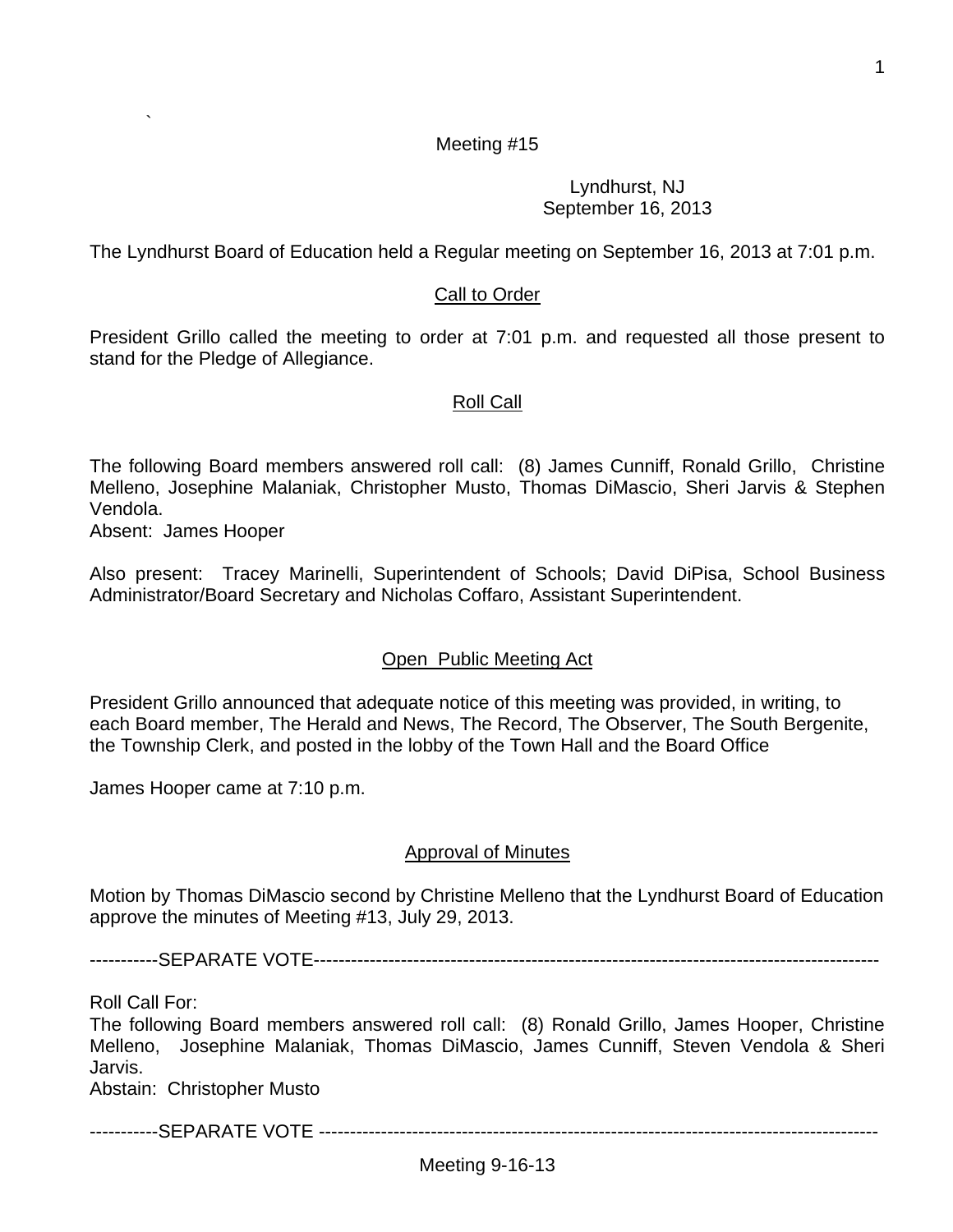Motion by Thomas DiMascio second by James Cunniff that the Lyndhurst Board of Education approve the minutes of Meeting #14, August 12, 2013.

Roll Call For:

The following Board members answered roll call: (6) Ronald Grillo, Christine Melleno, Thomas DiMascio, James Cunniff, Steven Vendola & Sheri Jarvis. Abstain: James Hooper, Josephine Malaniak, & Christopher Musto

-------------SEPARATE VOTE -----------------------------------------------------------------------------------------

## Public Comment

Agenda Items

Annette Bortone Certified teacher utilizing as an aide in Special Services.

Finance Committee

Any Board member who takes exception to any of the following listed actions under the category of Finance may so indicate now and a separate motion for each of the excepted actions will be entertained.

Motion made by Thomas DiMascio second by Christopher Musto that the following Finance actions of the Board numbered 1 through 7 exception actions be adopted.

Roll Call For: (9) Ronald Grillo, James Hooper, Christine Melleno, , Christopher Musto, Josephine Malaniak, Thomas DiMascio, James Cunniff, Stephen Vendola & Sheri Jarvis.

- 1. BE IT RESOLVED, by the Lyndhurst Board of Education that it has received and accepts the financial reports of the Secretary and Treasurer of School Monies for the month ended August 31, 2013 and certifies that the reports indicate that no major account or fund is over expended in violation of NJAC 6A:23-2.11(a) and that sufficient funds are available to meet the district's financial obligations for the remainder of the school year. A copy of the certification shall be included in the minutes.
- 2. BE IT RESOLVED, that the payroll for the month ended August 31, 2013 be and the same is hereby approved and ordered paid:

Payroll \$ 412,730.00

3. BE IT RESOLVED, that the attached list of supplies received and services rendered to the Board of Education of the Township of Lyndhurst, County of Bergen, for the month ended September 16, 2013 be and the same are hereby approved and ordered paid: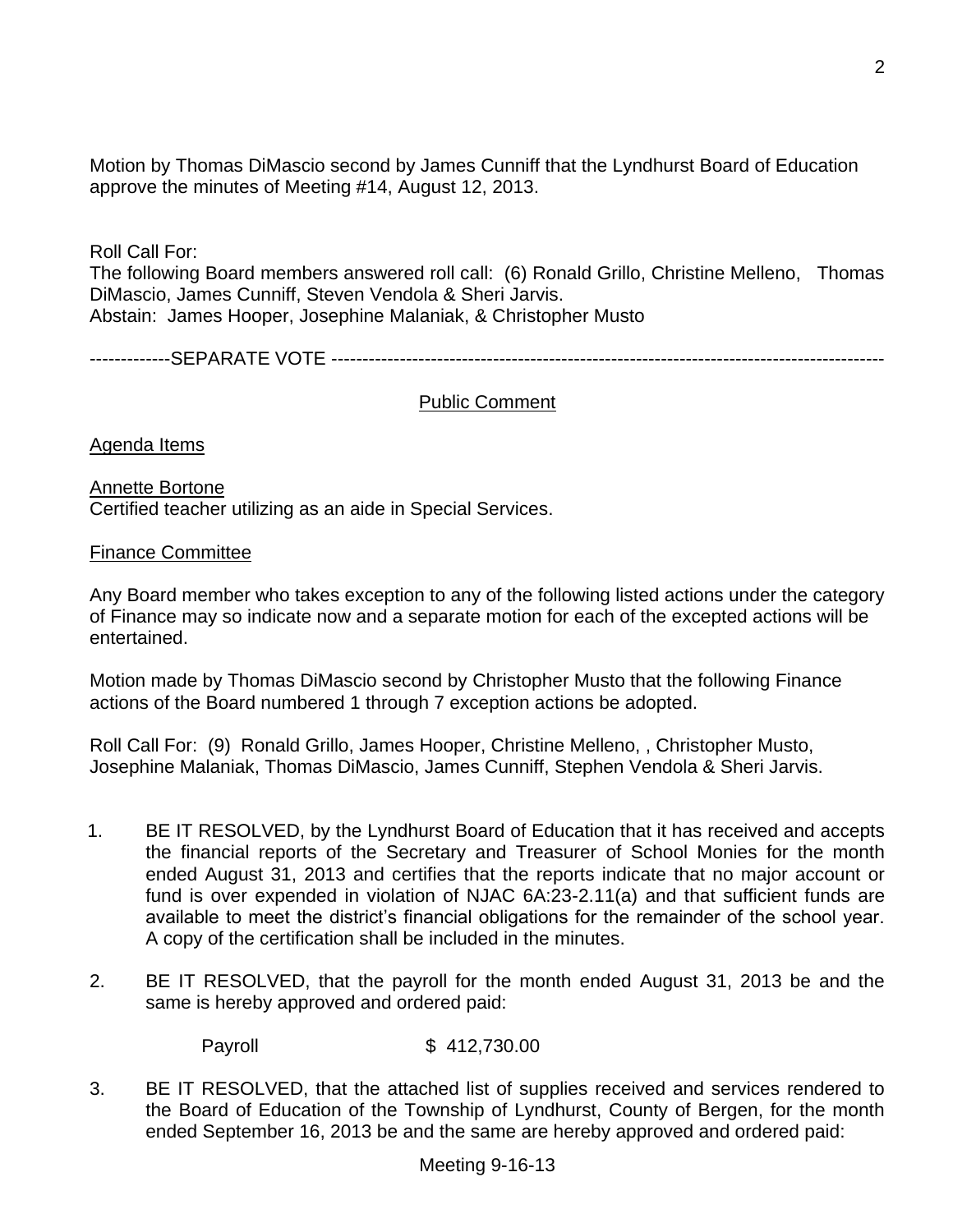| Current Expense (Fund 11)  |                | \$1,298,329.29 |  |
|----------------------------|----------------|----------------|--|
| Capital Outlay (Fund 12)   | \$             | 350,000.00     |  |
| Special Revenue (Fund 20)  | $\mathbb{S}^-$ | 12,005.12      |  |
| Accounts Payable (Fund 11) | \$             | 832.50         |  |
| Total                      |                | \$1,661,166.91 |  |
| <b>General Ledger</b>      | S.             | 67,563.35      |  |

4. BE IT RESOLVED, that cafeteria services rendered to the Board of Education of the township of Lyndhurst, County of Bergen, for the Month of August 31, 2013, be and the same are hereby approved and ordered paid:

Services \$ 3,000.00

- 5. BE IT RESOLVED, that the Lyndhurst Board of Education approve the attached transfers for the month of August 2013.
- 6. BE IT RESOLVED, that the Lyndhurst Board of Education approve the Career Pathways in Health and Human Services Agreement with the South Bergen Jointure Commission for the 2013-2014 school year. Tuition charges will be charged at the rate of \$250.00 per student.
- 7. BE IT RESOLVED, that the Lyndhurst Board of Education enter into an agreement with Bergen County Special Services for the Suspension Alternative Program (SAP) for the 2013-2014 school year for students who require these services.

---------SEPARATE VOTE---------------------------------------------------------------------------------------------

Motion made by Thomas DiMascio second by ChristIne Melleno that the following Finance actions of the Board numbered 8 through 8 exception actions be adopted.

8. BE IT RESOLVED, that the Lyndhurst Board of Education of the Township of Lyndhurst, County of Bergen, approve the services for Jarvis Plumbing and Heating through September 16, 2013 in the amount of \$487.00

Roll Call For: (8) Ronald Grillo, James Hooper, Christine Melleno, , Christopher Musto, Josephine Malaniak, Thomas DiMascio, James Cunniff & Stephen Vendola. Abstain: (1) Sheri Jarvis

---------SEPARATE VOTE------------------------------------------------------------------------------------------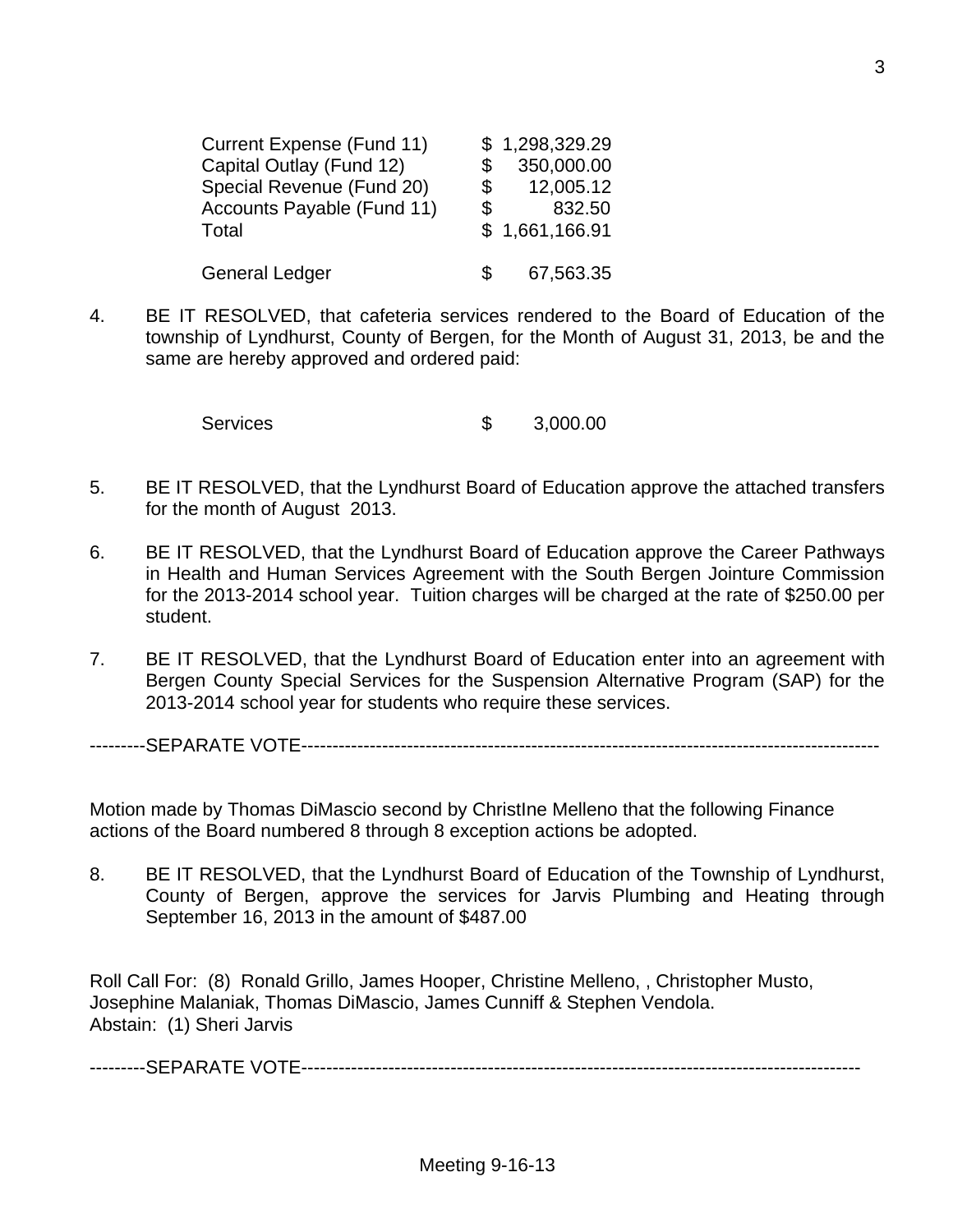# Education & Curriculum Committee

Any Board member who takes exception to any of the following listed actions under the category of Education & Curriculum Committee may so indicate now and a separate motion for each of the excepted actions will be entertained.

Motion made by Josephine Malaniak second by Thomas DiMascio that the following Education & Curriculum Committee actions of the Board numbered 1 through 4 exception actions be adopted.

Roll Call For: (9) Ronald Grillo, James Hooper, Christine Melleno, , Christopher Musto, Josephine Malaniak, Thomas DiMascio, James Cunniff, Stephen Vendola & Sheri Jarvis.

- 1. BE IT RESOLVED, that the Lyndhurst Board of Education approve the Uniform State Memorandum of Agreement between the Lyndhurst Board of Education and the Lyndhurst Police Department for the 2013-2014 school year. A copy is on file in the Board Office.
- 2. BE IT RESOLVED, that the Lyndhurst Board of Education accept Standing Orders for First Aid, School Nurse Protocol, signed by Dr. Park, School Physician for the 2013-2014 school year. These procedures are for staff (school nurses, teachers and administrators) in the event of any emergency arising during the school day. Copy on file in the superintendent's office.
- 3. BE IT RESOLVED, that the Lyndhurst Board of Education approve that all teachers receiving a Student Growth Percentile (SGP) will submit one Student Growth Objective (SGO). All other teachers will submit two SGO's.
- 4. BE IT RESOLVED, that the Lyndhurst Board of Education approve that all students in grades K-3 must be signed out and in with the door monitor during lunch.

# Facilities & District Planning Committee

Any Board member who takes exception to any of the following listed actions under the category of Facilities & District Planning Committee may so indicate now and a separate motion for each of the excepted actions will be entertained.

Motion made by Ronald Grillo second by Christopher Musto that the following Education & Curriculum Committee actions of the Board numbered 1 through 1 exception actions be adopted.

Roll Call For: (9) Ronald Grillo, James Hooper, Christine Melleno, , Christopher Musto, Josephine Malaniak, Thomas DiMascio, James Cunniff, Stephen Vendola & Sheri Jarvis.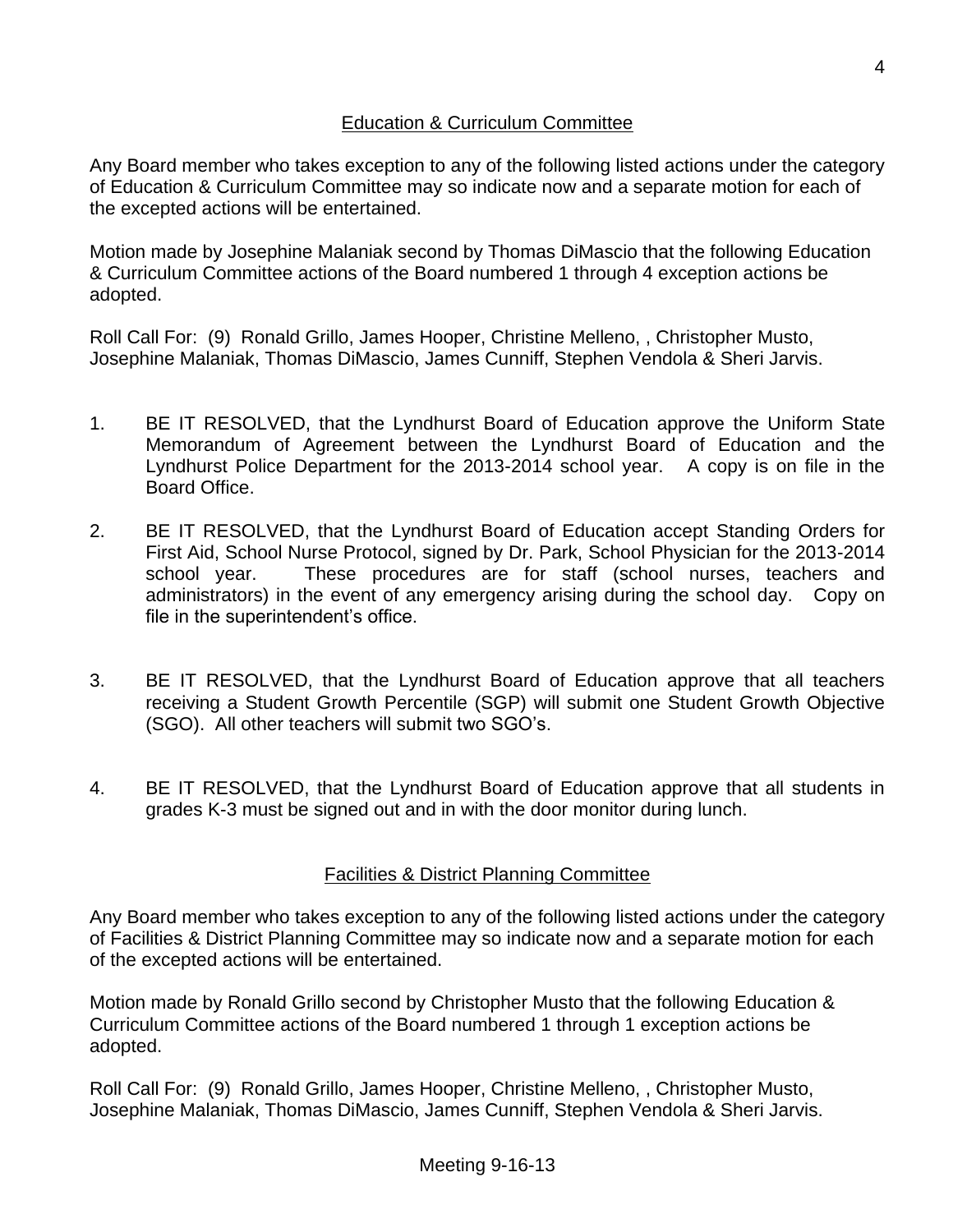1. BE IT RESOLVED, that the Lyndhurst Board of Education accept a donation of a bicycle rack to Roosevelt School by the Roosevelt School PTA.

#### Rules & Regulations Committee

Any Board member who takes exception to any of the following listed actions under the category of Rules & Regulations Committee may so indicate now and a separate motion for each of the excepted actions will be entertained.

Motion made by James Hooper second by Thomas DiMascio that the following Rules and Regulations Committee actions of the Board numbered 1 through 2 exception actions be adopted.

Roll Call For: (9) Ronald Grillo, James Hooper, Christine Melleno, , Christoher Musto, Josephine Malaniak, Thomas DiMascio, James Cunniff, Stephen Vendola & Sheri Jarvis.

1. BE IT RESOLVED, that the Lyndhurst Board of Education approve the following use of school facilities:

| <b>Organization</b>                 | <u>Place</u>                                                      | Time, Date, Purpose                                                                       |
|-------------------------------------|-------------------------------------------------------------------|-------------------------------------------------------------------------------------------|
| <b>Lyndhurst Parks</b>              | <b>High School</b><br><b>Football Field</b><br><b>Field House</b> | $8/1 - 11/26/13$<br>Mon.-Fri. 6:00 - 9:30 pm<br>Saturday - 9:00 am - 10:00 pm<br>Practice |
|                                     |                                                                   | All Saturdays $-2:00-6:00$ pm<br>Special Angels & Flag Games                              |
|                                     |                                                                   | <b>Monday Nights</b><br>Starting at 6:00 pm<br>"B" Games                                  |
| <b>NJ Prospects Travel Baseball</b> | <b>Matera Field</b>                                               | 10:30 a.m. $-$ 1:00 p.m.<br>9/8/13<br><b>Baseball</b>                                     |
| Roosevelt School PTA                | Roosevelt School<br><b>Basement Hallway</b>                       | $3:00$ p.m. $-5:45$ p.m.<br>9/9/13<br><b>Market Day</b>                                   |
| <b>NJ Hurricanes Baseball</b>       | <b>Matera Field</b>                                               | 6:00 pm $-$ 8:00 pm<br>9/10,9/17,9/24,10/1,10/8<br><b>Baseball Practice</b>               |
| Jefferson/Columbus PTA              | Jefferson School<br>Auditorium                                    | $7:00 \text{ pm} - 9:00 \text{ pm}$<br>9/11/13<br><b>PTA Special Meeting</b>              |
|                                     | 11.11.01101010                                                    |                                                                                           |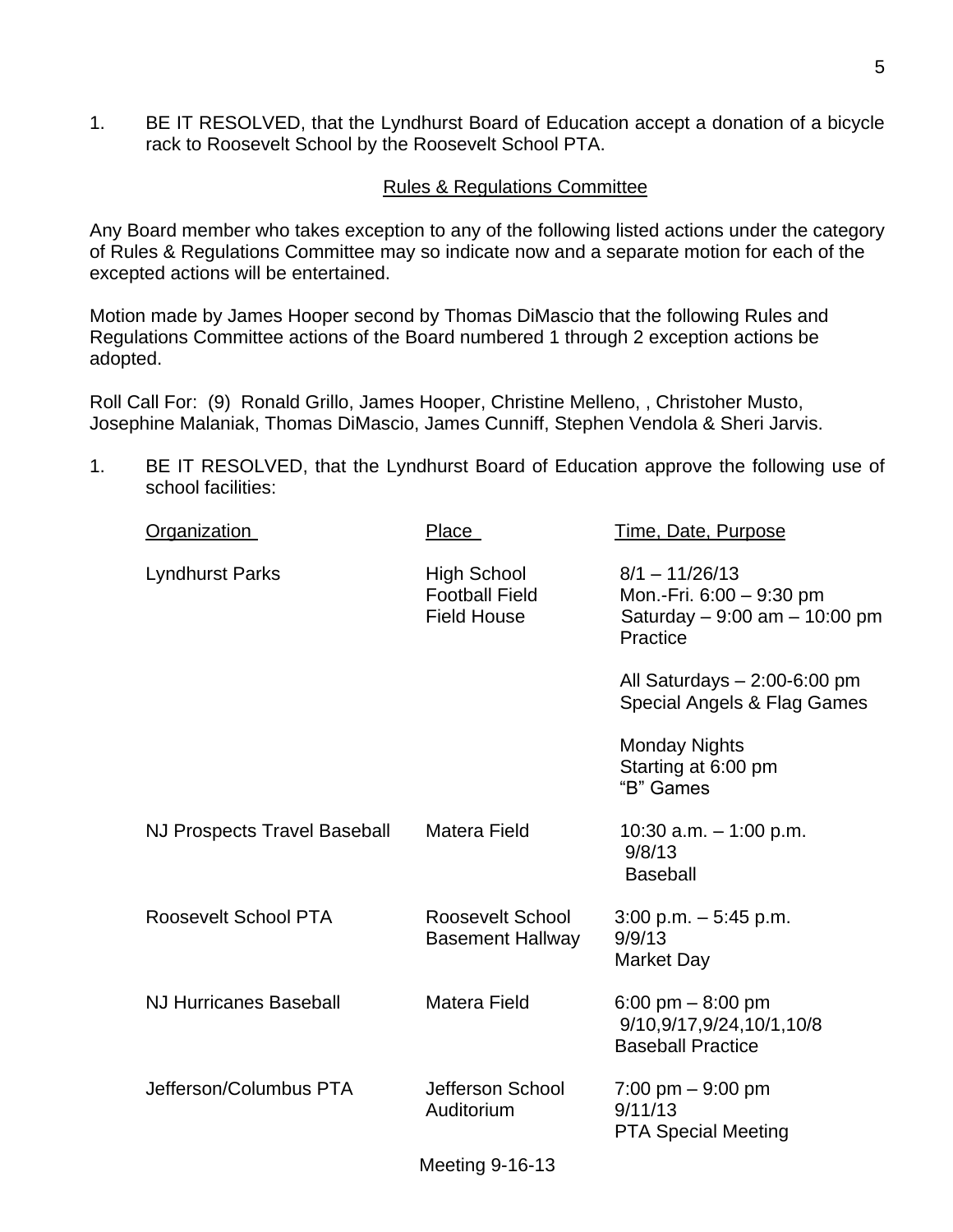| Prospects                          | Matera Field                                | $3:00 \text{ pm} - 6:30 \text{ pm}$<br>9/15/13<br><b>Baseball</b>                                                                                                                                                                |
|------------------------------------|---------------------------------------------|----------------------------------------------------------------------------------------------------------------------------------------------------------------------------------------------------------------------------------|
| Lyndhurst Music Assoc.             | High School<br><b>Band Room</b>             | $7:00 \text{ pm} - 10:00 \text{ pm}$<br>9/16/13<br><b>Membership Meeting</b>                                                                                                                                                     |
| Lyndhurst Parks & Recreation       | <b>High School</b><br>Auditorium            | 6:00 pm $-$ 8:00 pm<br>9/21, 10/5, 10/19, 10/26<br>6:00 pm $-9:00$ pm<br>11/1/13<br><b>Rehearsals</b>                                                                                                                            |
|                                    | Auditorium &<br>Cafeteria                   | 11/2/13<br>$6:00 - 9:00$ pm<br>Show                                                                                                                                                                                              |
| Lyndhurst Parks & Recreation       | <b>High School</b><br>Gym                   | 7:30 pm $-$ 11:00 pm<br>9/23, 9/30 10/7, 10/14, 10/21, 10/28<br>11/4,11/11,11/18,11/25, 12/2,12/16<br>1/6,1/13, 1/20, 1/27, 2/3, 2/10, 2/24<br>3/3, 3/10, 3/17, 3/24, 3/31, 4/7, 4/28<br>5/5, 5/12, 5/19, 6/2, 6/9<br>Volleyball |
| <b>Putting the Pieces Together</b> | <b>High School</b><br><b>Football Field</b> | <b>Taping Bella's Angels</b>                                                                                                                                                                                                     |
| <b>Lincoln School PTA</b>          | Lincoln School<br>Playground<br>Drop-off    | $8:00$ am $-3:00$ pm<br>5/16/14<br><b>Clothing Drive</b>                                                                                                                                                                         |

2. BE IT RESOLVED, that the Lyndhurst Board of Education approve the following policy:

| Policy 2121<br>(1st Reading)      | <b>Organization Chart</b>                    |
|-----------------------------------|----------------------------------------------|
| Policy 5132<br>$(2^{nd}$ Reading) | Student Dress & Grooming with LHS Discipline |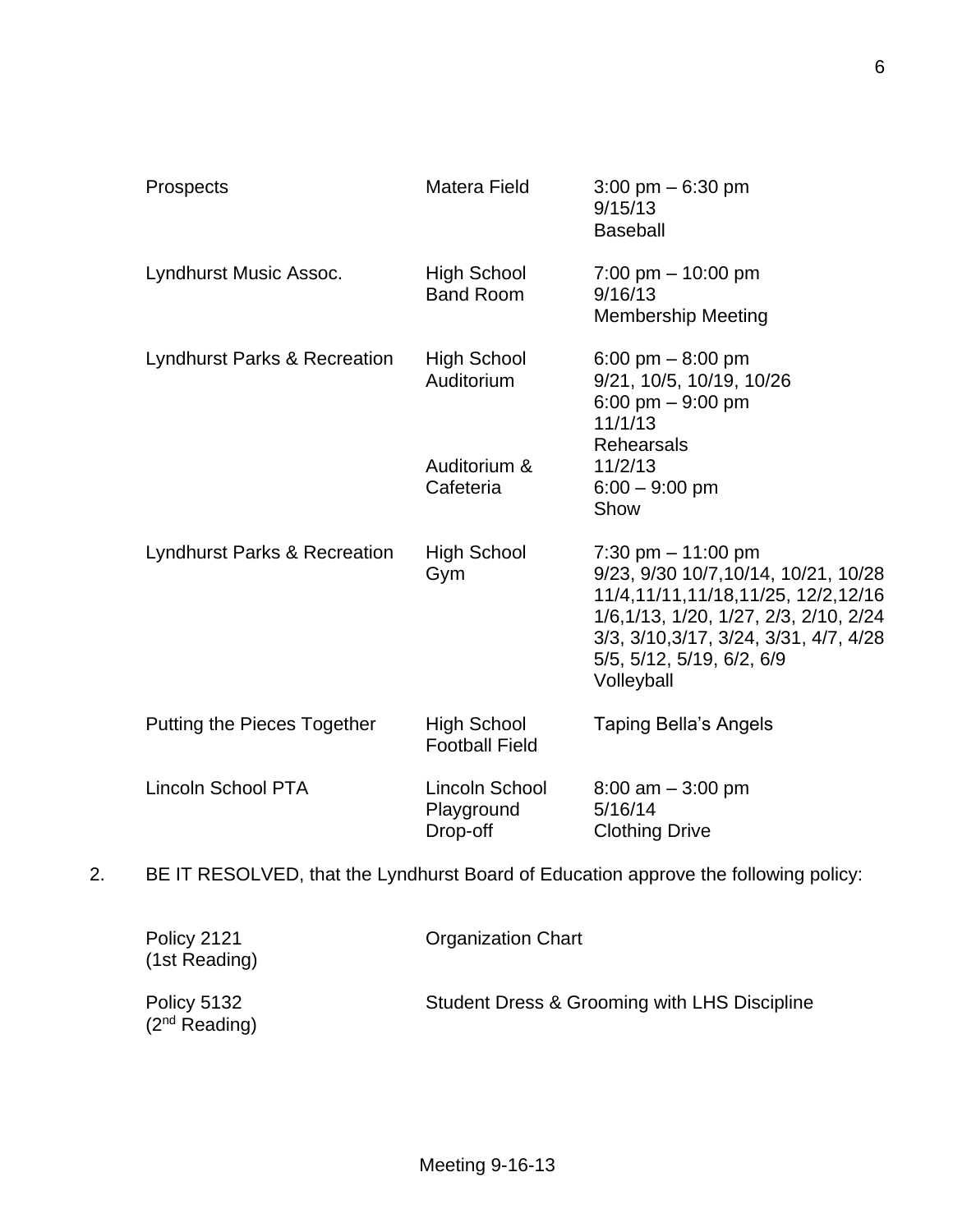| Policy 5132               | Student Dress & Grooming with Lower & Upper                                                                                                                                                                                                                                                            |
|---------------------------|--------------------------------------------------------------------------------------------------------------------------------------------------------------------------------------------------------------------------------------------------------------------------------------------------------|
| (1 <sup>st</sup> Reading) | <b>Elementary Discipline</b>                                                                                                                                                                                                                                                                           |
|                           | • No colored recreation shirts (i.e.<br>purple,<br>red,<br>$green$ )<br>Must be blue, gold, grey, white or black with blue &<br>gold print<br>• Addition of black pants, effective immediately<br>Discipline changes effective immediately<br>$\bullet$<br>• All other change effective September 2014 |
| Policy 5141.21A           | Policy and Guidelines for the Management of Children                                                                                                                                                                                                                                                   |
| (1 <sup>st</sup> Reading) | with Peanut or Tree Nut Allergies in the School Setting                                                                                                                                                                                                                                                |
| Regulation                | Policy and Guidelines for the Management of Children                                                                                                                                                                                                                                                   |
| (1 <sup>st</sup> Reading) | with Peanut or Tree Nut Allergies in the School Setting                                                                                                                                                                                                                                                |

## Student Activities & Recognition Committee

Any Board member who takes exception to any of the following listed actions under the category of Student Activities & Recognition Committee may so indicate now and a separate motion for each of the excepted actions will be entertained.

Motion made by Sheri Jarvis second by Christine Melleno that the following Student Activities & Recognition Committee actions of the Board numbered 1 through 1 exception actions be adopted.

Roll Call For: (9) Ronald Grillo, James Hooper, Christine Melleno, , Christopher Musto, Josephine Malaniak, Thomas DiMascio, James Cunniff, Stephen Vendola & Sheri Jarvis.

1. BE IT RESOLVED, that the Lyndhurst Board of Education approve home instruction for (2) students, subject to state approval.

#### Unfinished Business

#### New Business

Any Board member who takes exception to any of the following listed actions under the category of New Business may so indicate now and a separate motion for each of the excepted actions will be entertained.

Motion made by James Cunniff second by Thomas DiMascio that the following Student Activities & Recognition Committee actions of the Board numbered 1 through 3 exception actions be adopted.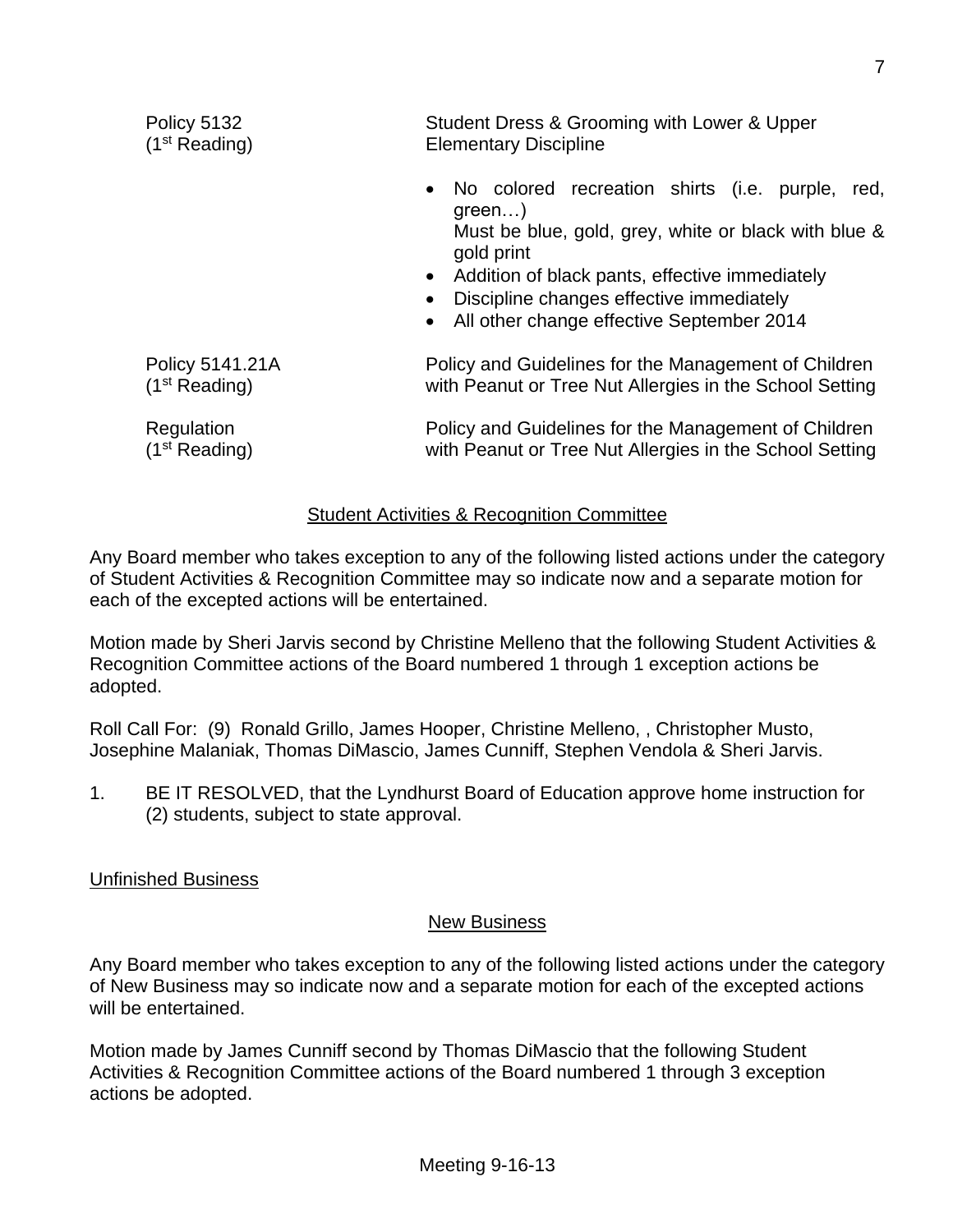Roll Call For: (9) Ronald Grillo, James Hooper, Christine Melleno, , Christopher Musto, Josephine Malaniak, Thomas DiMascio, James Cunniff, Stephen Vendola & Sheri Jarvis.

- 1. The Lyndhurst Board of Education hereby accepts the donation of \$5,500.00 from Daniel Lago for the Lyndhurst High School Football Team. This money will be deposited into the Lyndhurst High School Student Activities Account under "Football" for their use.
- 2. BE IT RESOLVED, that the Lyndhurst Board of Education approve the following Board of Education meeting dates. Work session and regular meetings will begin at 7:00 p.m.

| September 9, 2013  | Work Meeting           |
|--------------------|------------------------|
| September 16, 2013 | <b>Regular Meeting</b> |
| October 7, 2013    | <b>Work Meeting</b>    |
| October 14, 2013   | <b>Regular Meeting</b> |
| November 11, 2013  | <b>Work Meeting</b>    |
| November 18, 2013  | <b>Regular Meeting</b> |
| December 2, 2013   | Work Meeting           |
| December 9, 2013   | <b>Regular Meeting</b> |

3. BE IT RESOLVED, that the Lyndhurst Board of Education approve the following position title changes:

From To

Vice-Principal Assistant Principal

# Superintendent's Report

Any Board member who takes exception to any of the following listed actions under the category of Superintendent's Report may so indicate now and a separate motion for each of the excepted actions will be entertained.

Motion made by Christopher Musto second by Thomas DiMascio that the following Student Activities & Recognition Committee actions of the Board numbered 1 through 3 exception actions be adopted.

Roll Call For: (9) Ronald Grillo, James Hooper, Christine Melleno, , Christopher Musto, Josephine Malaniak, Thomas DiMascio, James Cunniff, Stephen Vendola & Sheri Jarvis.

1. Tracey L. Marinelli, Superintendent reports that all observers have been trained in Danielson Model and can apply the educator practice instruments accurately and consistently.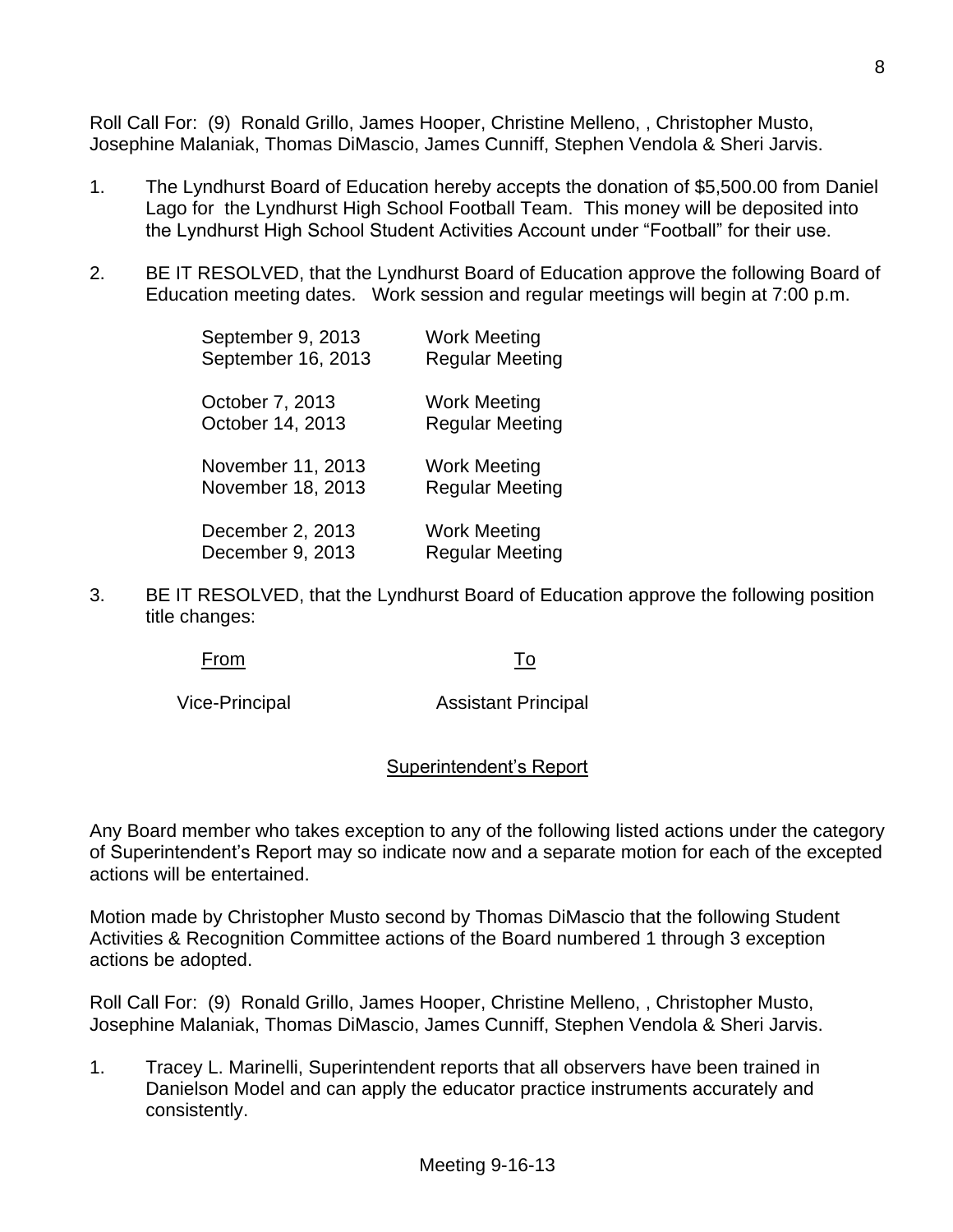2. The Bergen County Superintendent of Schools has approved the Lyndhurst Board of Education request to utilize room 214 in Jefferson Community School for the purpose of a full-day Pre-School Disabled program beginning September 4, 2013.

# Superintendent's Report

Presentation was made by Tracey L. Marinelli, Superintendent.

## Motion to Go Into Executive Caucus

Motion by Thomas DiMascio second by Christine Melleno and unanimously carried, the Board went into Executive Caucus at 7:43 p.m. for the purpose of: personnel.

## Motion To Open Meeting to Public

Motion by Thomas DiMascio second by Christopher Musto and unanimously carried, the Board opened the meeting to the public at 8:17 p.m.

Roll Call For:

The following Board members answered roll call: (9) Ronald Grillo, James Hooper, Christine Melleno, Josephine Malaniak, Christopher Musto, Thomas DiMascio, James Cunniff, Steven Vendola & Sheri Jarvis.

# Personnel Committee

Any Board member who takes exception to any of the following listed actions under the category of Personnel Committee may so indicate now and a separate motion for each of the excepted actions will be entertained.

Motion made by Christine Melleno second by Thomas DiMascio that the following Personnel Committee actions of the Board numbered 1 through 19 exception actions be adopted.

Roll Call For: (9) Ronald Grillo, James Hooper, Christine Melleno, , Christopher Musto, Josephine Malaniak, Thomas DiMascio, James Cunniff, Stephen Vendola & Sheri Jarvis.

1. BE IT RESOLVED, at the recommendation of Tracey L. Marinelli, Superintendent of Schools, that the Lyndhurst Board of Education appoint Josette C. Seibles as High School Chemistry Teacher, effective September 1, 2013, at a salary of \$75,055.00 (Ph.D.,Step 10). Employment will be subject to approval upon completion of criminal history background check, and subject to submission of all required application documents.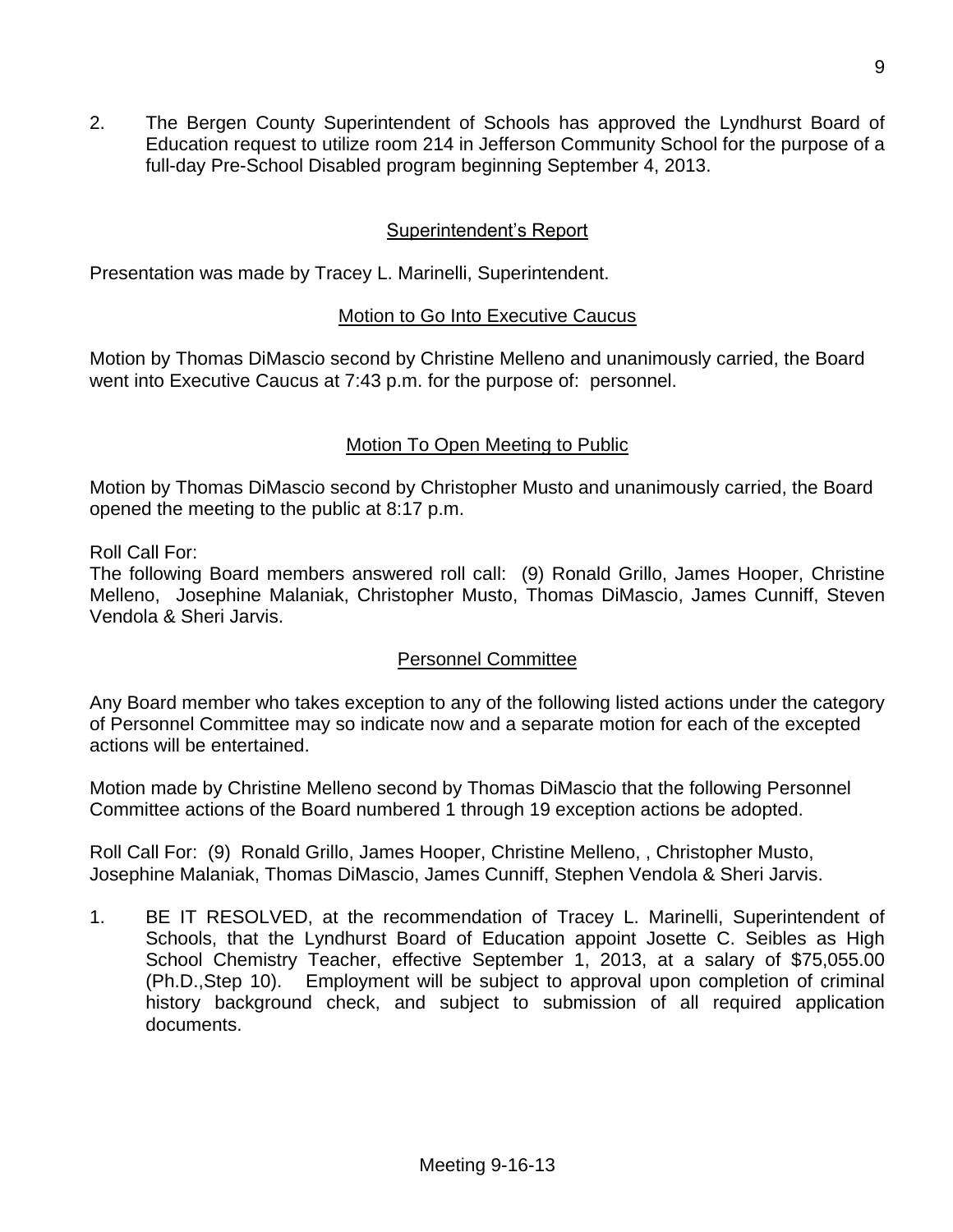- 2. BE IT RESOLVED, at the recommendation of Tracey L. Marinelli, Superintendent of Schools, that the Lyndhurst Board of Education appoint Thomas Rowland, Jr., as Guidance Counselor, effective September 1, 2013, at a salary of \$58,905.00 (MA, Step 2). Employment will be subject to approval upon completion of criminal history background check, and subject to submission of all required application documents.
- 3. BE IT RESOLVED, at the recommendation of Tracey L. Marinelli, Superintendent of Schools, that the Lyndhurst Board of Education accept the resignation of Lisa Stellato, School Social Worker, effective September 1, 2013, with regret.
- 4. BE IT RESOLVED, at the recommendation of Tracey L. Marinelli, Superintendent of Schools, that the Lyndhurst Board of Education appoint Jill Tozduman as School Social Worker, effective September 1, 2013 , at a salary of \$65,055 (MA, Step 10).
- 5. BE IT RESOLVED, at the recommendation of Tracey L. Marinelli, Superintendent of Schools, that the Lyndhurst Board of Education accept the retirement of Michael Bocchino, Custodian at Franklin School, effective August 30, 2013, with regret.
- 6. BE IT RESOLVED, at the recommendation of Tracey L. Marinelli, Superintendent of Schools, that the Lyndhurst Board of Education approve the following hours for processing sports physicals for the High School:

Janet Ricigliano – 49 hours

7. BE IT RESOLVED, at the recommendation of Tracey L. Marinelli, Superintendent of Schools, that the Lyndhurst Board of Education place the following employee on the proper step of the salary guide, effective September 1, 2013:

Kim Hykey From:  $MA @ $61,405$  To:  $MA + 45 @ $69,405$ 

8. BE IT RESOLVED, at the recommendation of Tracey L. Marinelli, Superintendent of Schools, that the Lyndhurst Board of Education appoint the following stipend positions for the 2013-2014 school year:

| Gay Straight Alliance Co-Advisor          | \$439.00   |
|-------------------------------------------|------------|
| Gay Straight Alliance Co-Advisor          | \$439.00   |
| <b>Assistant Musical Director</b>         | \$3,534.00 |
| <b>Scenery Coordinator (Musical)</b>      | \$2,747.00 |
| <b>Costumes &amp; Publicity (Musical)</b> | \$4,000.00 |
| <b>Student Council Co-Advisor</b>         | \$1,185.50 |
| <b>Student Council Co-Advisor</b>         | \$1,185.50 |
| <b>Technical Club Advisor</b>             | \$9,418.00 |
| Freshman Class Advisor                    | \$1,298.00 |
| Marching Band Percussion Instr.           | \$1,760.00 |
| <b>High School Musical Director</b>       | \$4,222.00 |
| <b>Band/Pit Director</b>                  | \$2,847.00 |
| <b>Marching Band Field Instructor</b>     | \$2,520.00 |
|                                           |            |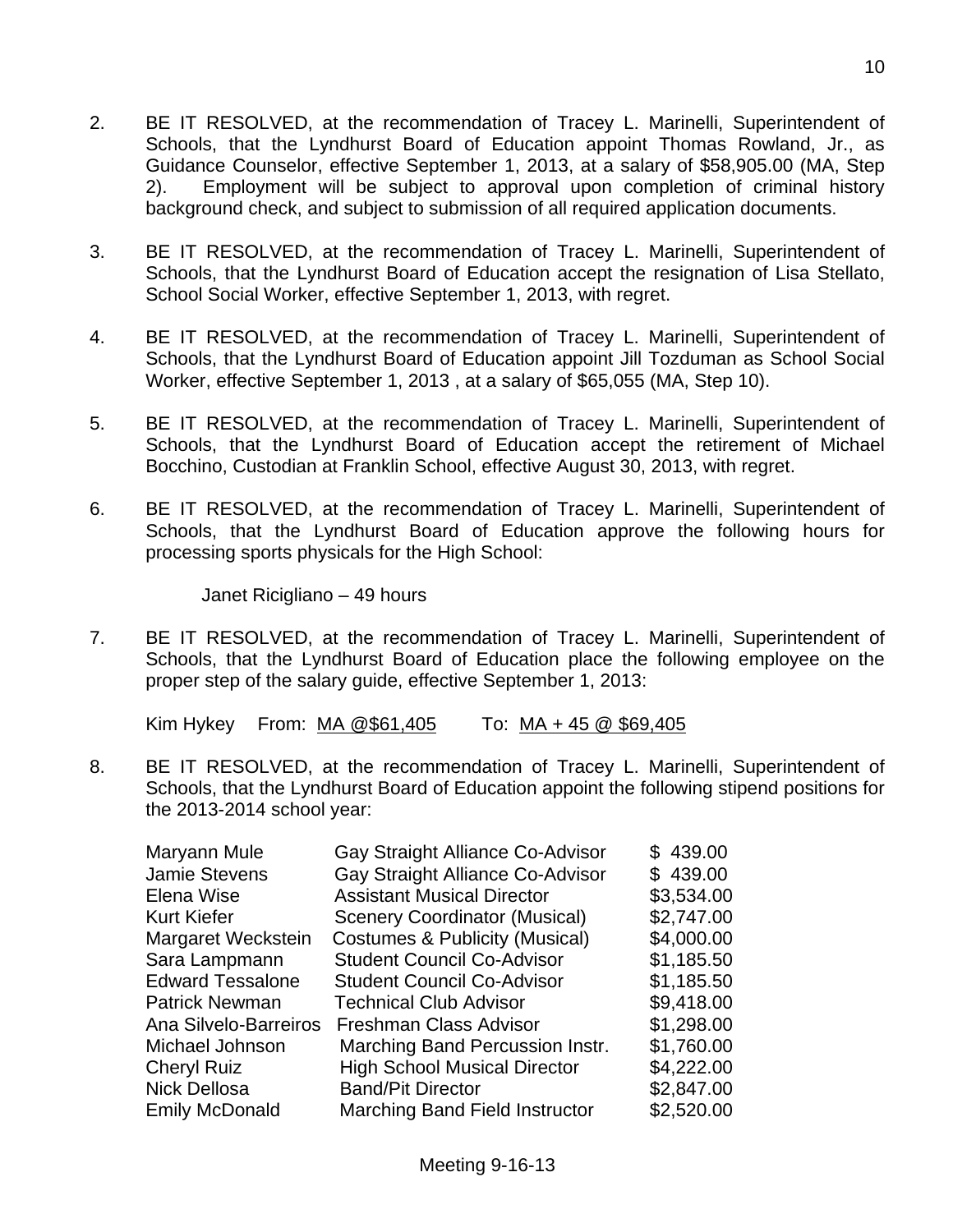9. BE IT RESOLVED, at the recommendation of Tracey L. Marinelli, Superintendent of Schools, that the Lyndhurst Board of Education appoint the following positions for the 2013-2014 school year:

Shannon Friedman - Security/Door Aide at Roosevelt School Virginia Quesdada - Kindergarten Aide at Washington School Rita Paolazzi - Lunch Aide @ \$10.00 per hour

- 10. BE IT RESOLVED, at the recommendation of Tracey L. Marinelli, Superintendent of Schools, that the Lyndhurst Board of Education accept the retirement of Frank J. Servideo, Jr., Supervisor of Health, Physical Education, Music and Fine Arts and Director of Athletics, effective July 1, 2014, with regret.
- 11. BE IT RESOLVED, at the recommendation of Tracey L. Marinelli, Superintendent of Schools, that the Lyndhurst Board of Education approve an extension of Jennie Baslaw's Maternity Leave to September 1, 2014.
- 12. BE IT RESOLVED, at the recommendation of Tracey L. Marinelli, Superintendent of Schools, that the Lyndhurst Board of Education approve Kenneth Porro as a volunteer activity coach for the High School Mock Trial Competition for the 2013-2014 school year.
- 13. BE IT RESOLVED, at the recommendation of Tracey L. Marinelli, Superintendent of Schools approve the revised list of non-paid positions:

| <b>Valerie Nichols</b> |
|------------------------|
| Jennifer Claydon       |
|                        |
|                        |
|                        |

14. BE IT RESOLVED, at the recommendation of Tracey L. Marinelli, Superintendent of Schools, that the Lyndhurst Board of Education approve the following Professional Development Opportunities:

| Maryann Mule &<br>Jill Tozduman<br><b>High School</b> | 9/25/13, Using the DSM-5 for Effective<br><b>Assessment &amp; Treatment</b><br>Approx. \$328.98 |
|-------------------------------------------------------|-------------------------------------------------------------------------------------------------|
| Tom Thomas<br><b>High School</b>                      | 10/2/13<br><b>Therapeutic Taping</b><br>Approx. \$199.00                                        |
| Marlene Krupp<br><b>High School</b>                   | 10/4/13<br>NJ Math Supervisor's Roundtable<br>Approx. \$11.78                                   |

Meeting 9-16-13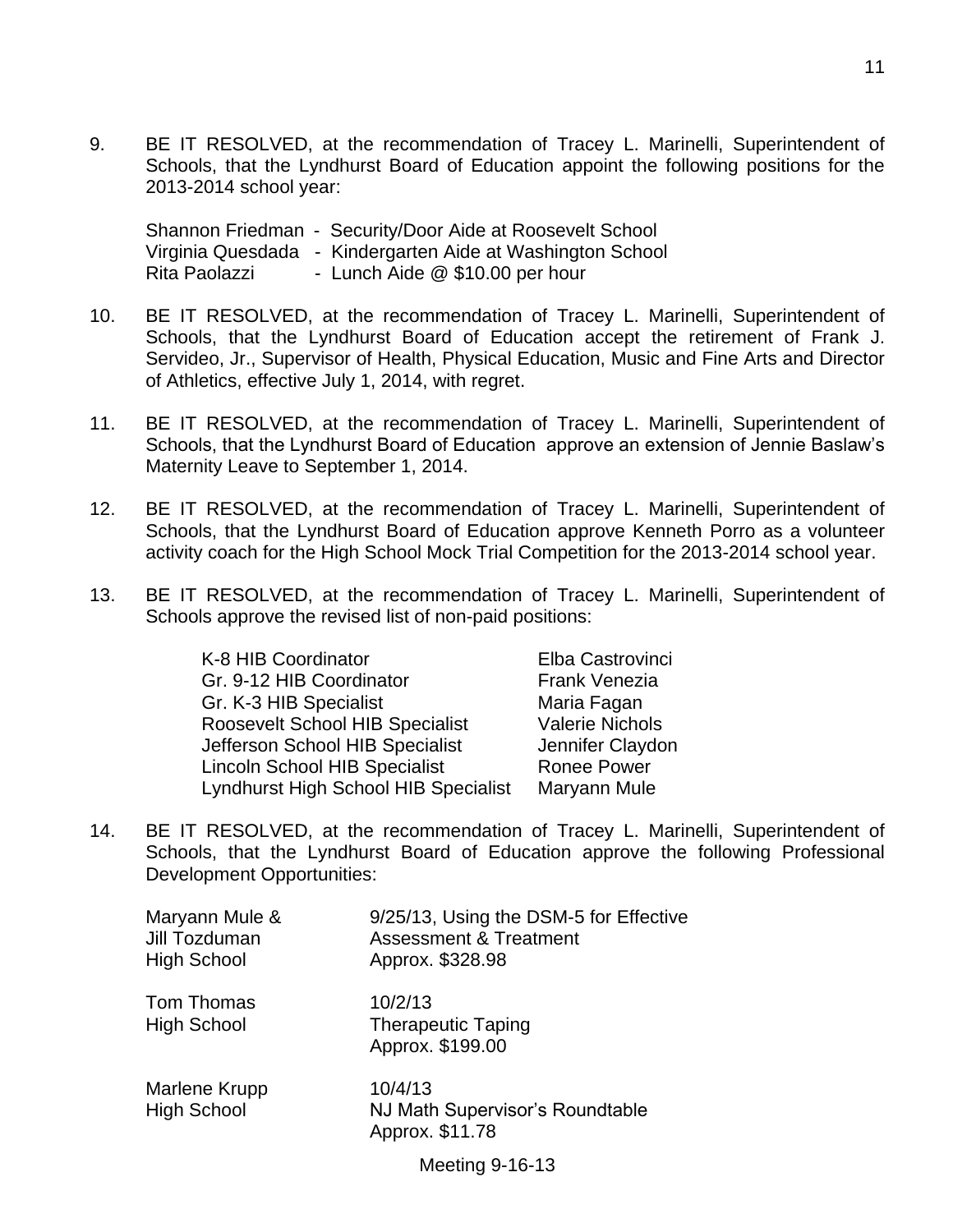- 15. BE IT RESOLVED, at the recommendation of Tracey L. Marinelli, Superintendent of Schools, that the Lyndhurst Board of Education rescind motion #15, Meeting August 12, 2013 for Emily Fencik as Marching Band Field Instructor at a stipend of \$2,520.00.
- 16. BE IT RESOLVED, at the recommendation of Tracey L. Marinelli, Superintendent of Schools appoint the following positions for the 2013-2014 school year. Employment will be subject to approval upon completion of criminal history background check, and subject to submission of all required application documents.

| Roxana Villamar-Bodei    | Lunch Aide - High School         |
|--------------------------|----------------------------------|
| Malgorzata Fonkats       | Lunch Aide - Washington School   |
| Maria Rosas              | Lunch Aide - Jefferson School    |
| Sammantha Goldberg-Singh | Lunch Aide - Washington School   |
| Laura Volpe              | Lunch Aide - Jefferson Community |
| <b>Desiree Estrella</b>  | Lunch Aide - Jefferson Community |
| <b>Adele Garner</b>      | Lunch Aide                       |
| Juana Diaz               | Lunch Aide                       |
|                          |                                  |

- 17. BE IT RESOLVED, at the recommendation of Tracey L. Marinelli, Superintendent of Schools, that the Lyndhurst Board of Education approve the attached list of substitute teachers for the 2013-2014 school year. Employment will be provisional, subject to authorization approval of criminal history background check, and subject to submission of all required application documents.
- 18. BE IT RESOLVED, at the recommendation of Tracey L. Marinelli, Superintendent of Schools, that the Lyndhurst Board of Education grant Jill Lacey, Elementary Teacher, Grade 1 at Franklin School, a Maternity Leave of Absence under the Family Leave Act with the use of accumulated sick days from November 15, 2013 through December 31 2013. Family Leave Act from January 1, 2014 to March 30, 2014. Return to work date March 31, 2014.
- 19. BE IT RESOLVED, at the recommendation of Tracey L. Marinelli, Superintendent of Schools, that the Lyndhurst Board of Education grant Teressa Matvienko, Elementary Teacher, Grade 3 at Franklin School, a Maternity Leave of Absence under the Family Leave Act with the use of accumulated sick days from December 16, 2013 through January 31, 2014. Family Leave Act from February 1, 2014 to April 30, 2014. Return to work date June 2, 2014.

---------SEPARATE VOTE--------------------Motion made by Christine Melleno second by Thomas DiMascio that the following Personnel Committee actions of the Board numbered 20 through 21 exception actions be adopted.

20. BE IT RESOLVED, at the recommendation of Tracey L. Marinelli, Superintendent of Schools, that the Lyndhurst Board of Education approve Rosemary Villa as a Registrar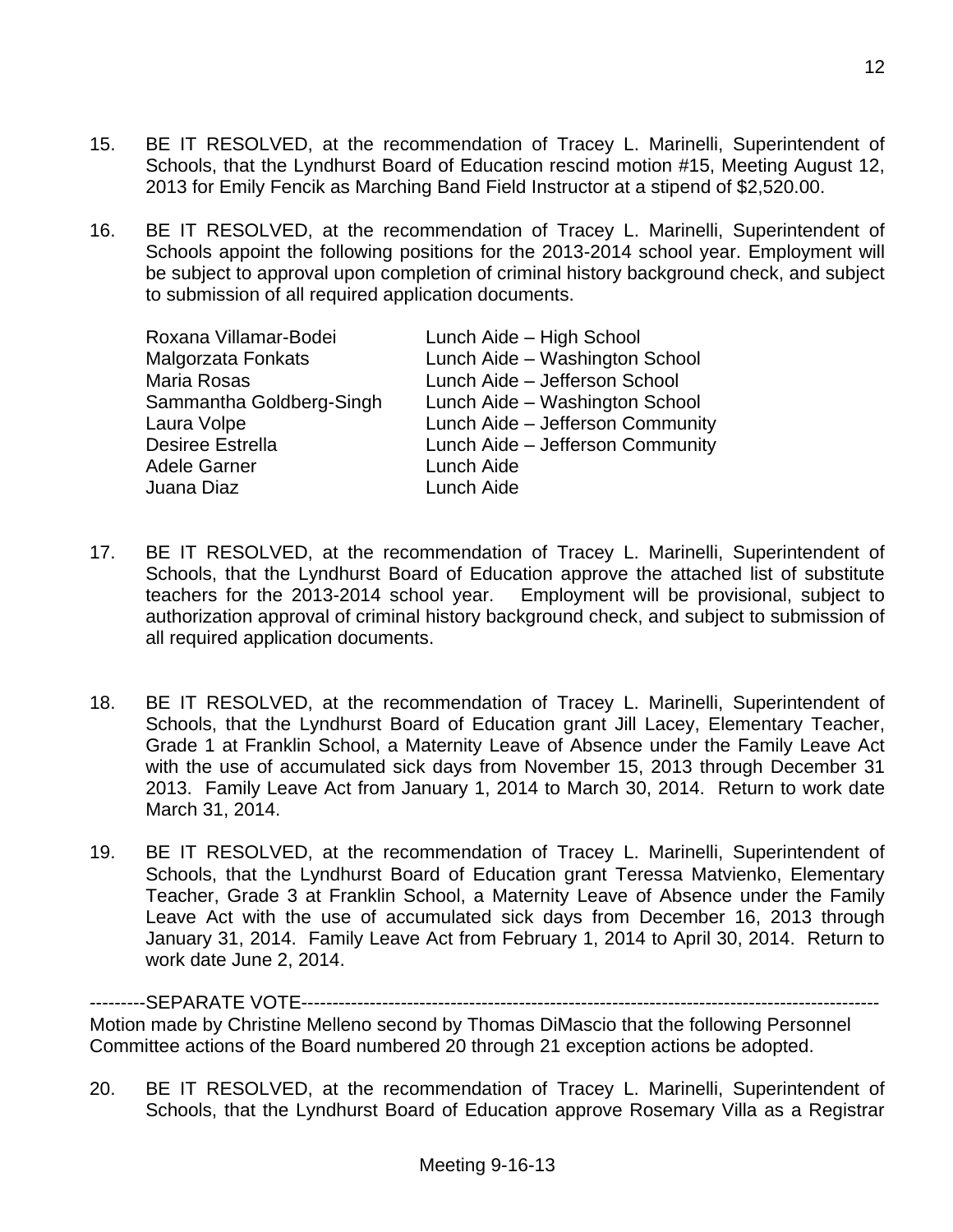and Policy Coordinator, effective July 1, 2013 at a rate of pay subject to LEA negotiated contract.

Roll Call For: (9) Ronald Grillo, James Hooper, Christine Melleno, , Christopher Musto, Josephine Malaniak, Thomas DiMascio, James Cunniff, Stephen Vendola & Sheri Jarvis.

---------SEPARATE VOTE --------------------------------------------------------------------------------------------

Motion made by Christine Melleno second by Thomas DiMascio that the following Personnel Committee actions of the Board numbered 20 through 21 exception actions be adopted.

21. BE IT RESOLVED, at the recommendation of Tracey L. Marinelli, Superintendent of Schools, that the Lyndhurst Board of Education approve Desiree Estrella as an aide for the Pre-K Disabled class at Jefferson Community School, effective immediately at a rate of pay of \$10.00 per hour.

Roll Call For: (9) Ronald Grillo, James Hooper, Christine Melleno, , Christopher Musto, Josephine Malaniak, Thomas DiMascio, James Cunniff, Stephen Vendola & Sheri Jarvis.

----------SEPARATE VOTE -------------------------------------------------------------------------------------------

Motion made by Christine Melleno second by James Hooper that the following Personnel Committee actions of the Board numbered 22 through 22 exception actions be adopted.

22. BE IT RESOLVED, at the recommendation of Tracey L. Marinelli, Superintendent of Schools, that the Lyndhurst Board of Education approve Robyn Greenwald to the position of High School Assistant Principal at a salary of \$100,000.00, effective subject to approval upon completion of criminal history background check, submission of all required application documents and approval of the County Superintendent's office.

Roll Call For: (9) Ronald Grillo, James Hooper, Christine Melleno, , Christopher Musto, Josephine Malaniak, Thomas DiMascio, James Cunniff, Stephen Vendola & Sheri Jarvis.

-------------SEPARATE VOTE-------------------------------------------------------------------------------------

Non-Agenda Items

Elaine Stella Robyn Greenwald – Where is she going? Money should be spent on children. "D" on Repoort Card "SAT" Scores Questioned i-Pads

Raif Ahmad 2010-2013 – 25% Increase in Taxes Test Scores Daughter fell in Franklin School due to crack in playground

Meeting 9-16-13